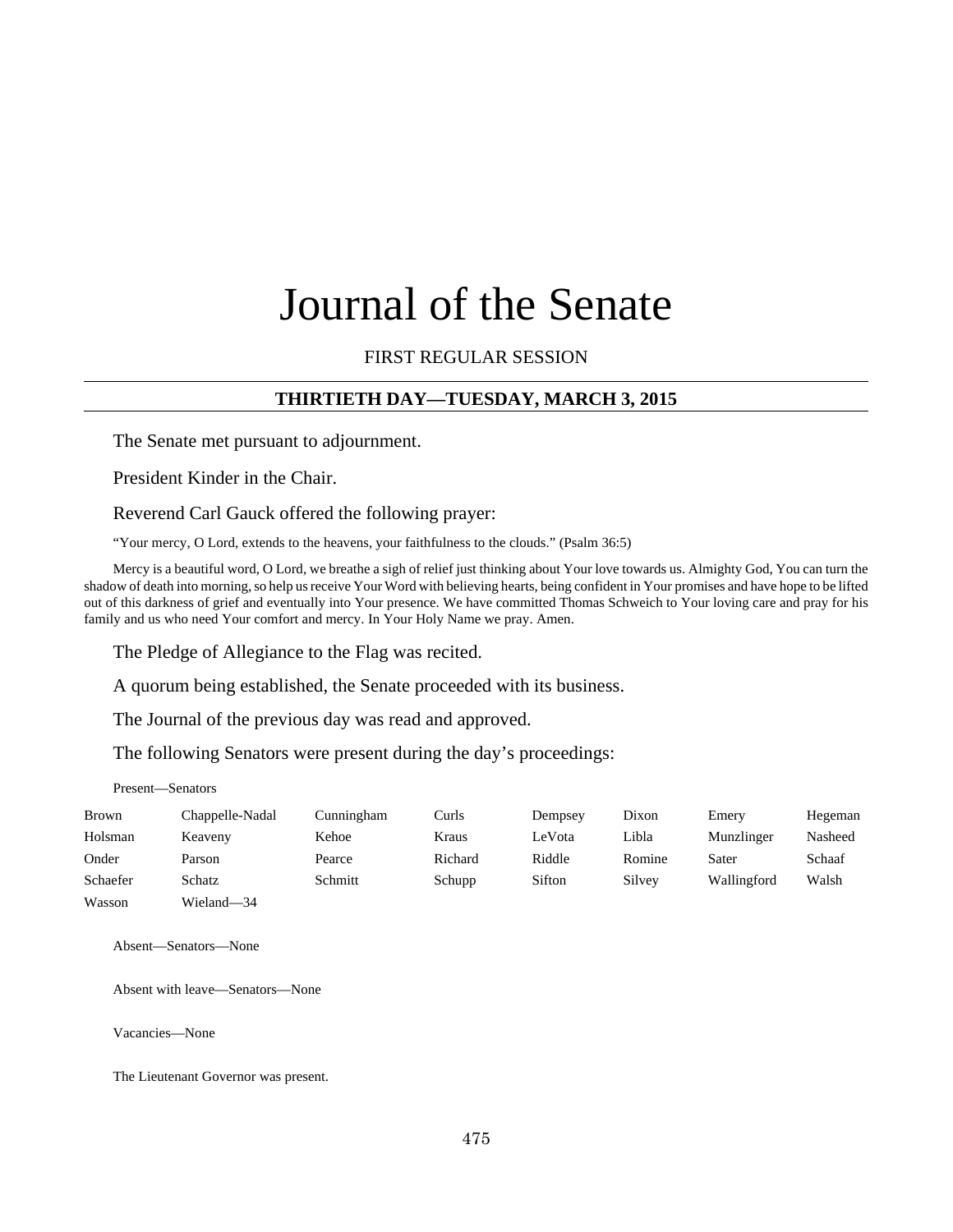#### **RESOLUTIONS**

Senator Kehoe offered Senate Resolution No. 520, regarding Krista Stanford, Jefferson City, which was adopted.

Senator Kehoe offered Senate Resolution No. 521, regarding Johnathan Cunningham, Versailles, which was adopted.

Senator Kehoe offered Senate Resolution No. 522, regarding Kara Bernskoetter, Jefferson City, which was adopted.

Senator Kehoe offered Senate Resolution No. 523, regarding Mason Pierce, Jefferson City, which was adopted.

Senator Kehoe offered Senate Resolution No. 524, regarding Yeoman Chief Petty Officer Michael P. Shea, Waterford, Connecticut, which was adopted.

Senator Onder offered Senate Resolution No. 525, regarding Maya Bryant, which was adopted.

Senator Onder offered Senate Resolution No. 526, regarding Harry Joseph Schallom, Lake Saint Louis, which was adopted.

Senator Onder offered Senate Resolution No. 527, regarding Michael Angelo Lombardo, Cottleville, which was adopted.

Senator Riddle offered Senate Resolution No. 528, regarding the Fiftieth Wedding Anniversary of Mr. and Mrs. Lester E. Runnells, Mexico, which was adopted.

Senator Riddle offered Senate Resolution No. 529, regarding Kara Wolf, which was adopted.

Senator Holsman offered Senate Resolution No. 530, regarding Jessie Fuller, which was adopted.

Senator Holsman offered Senate Resolution No. 531, regarding Alyssa Moncure, which was adopted.

Senator Schaefer offered Senate Resolution No. 532, regarding the 2015 State Champion Rock Bridge High School Swimming and Diving Team, Columbia, which was adopted.

Senator Sifton offered Senate Resolution No. 533, regarding Tony Muyco, which was adopted.

Senator Sifton offered Senate Resolution No. 534, regarding Eric Bowen, which was adopted.

Senator Sifton offered Senate Resolution No. 535, regarding Rob Ladage, which was adopted.

Senator Sifton offered Senate Resolution No. 536, regarding Emily Michalak, which was adopted.

Senator Sifton offered Senate Resolution No. 537, regarding Erika Schreffler, which was adopted.

Senator Sifton offered Senate Resolution No. 538, regarding Eileen Berner, which was adopted.

Senator Sifton offered Senate Resolution No. 539, regarding Julie Cedeno, which was adopted.

Senator Sifton offered Senate Resolution No. 540, regarding Julie Livingstone, which was adopted. Senator Sifton offered Senate Resolution No. 541, regarding Katie Simpson, which was adopted.

Senators Sifton and Schmitt offered Senate Resolution No. 542, regarding Barb Mikusch, which was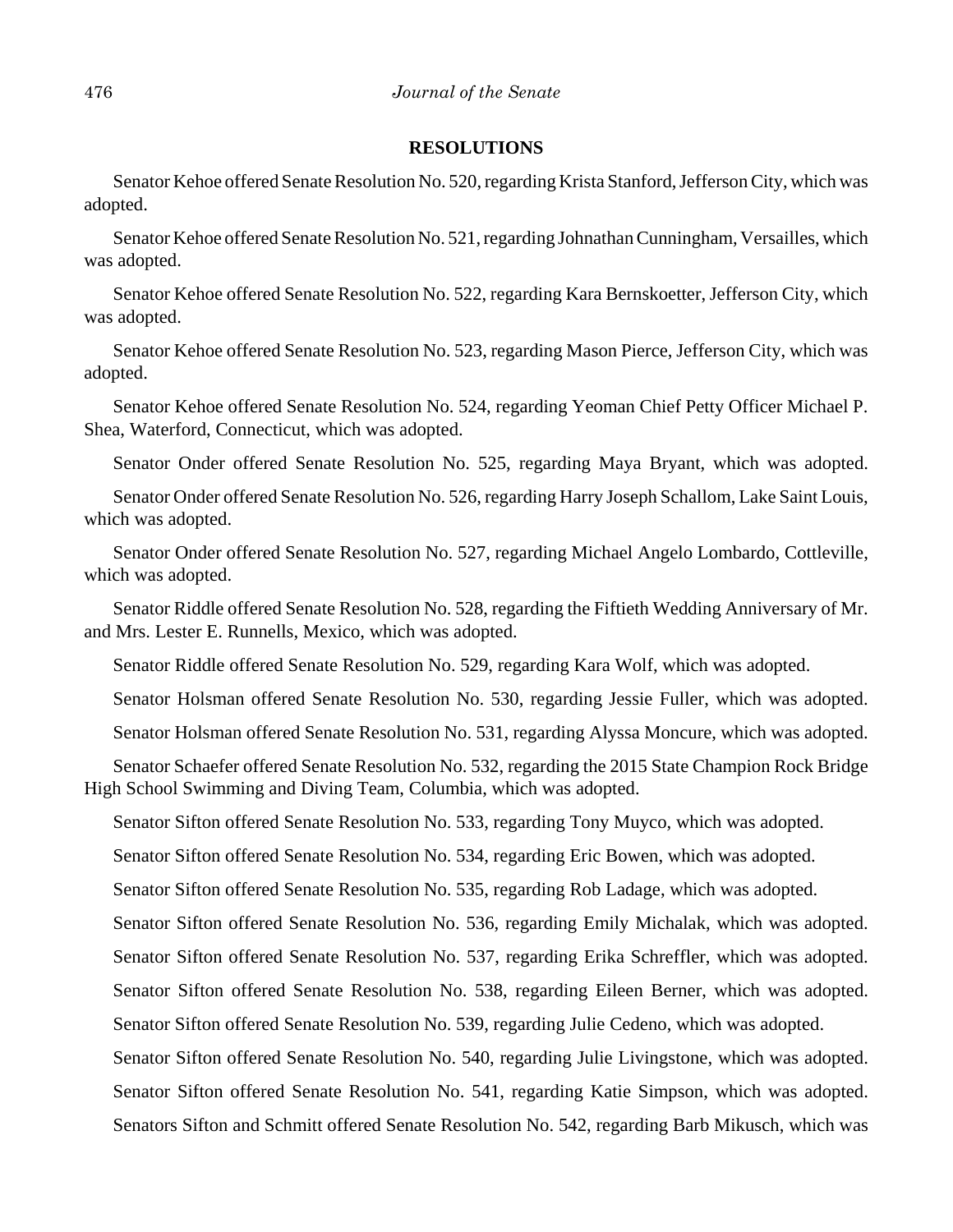adopted.

Senator Kehoe offered Senate Resolution No. 543, regarding the Eighty-sixth Birthday of Viola Chambers, Vienna, which was adopted.

Senator Munzlinger offered Senate Resolution No. 544, regarding Richard A. Minor, Huntsville, which was adopted.

Senator Kraus offered Senate Resolution No. 545, regarding the Twenty-fifth Anniversary of Summit Christian Academy, Lee's Summit, which was adopted.

Senator Wallingford offered Senate Resolution No. 546, regarding Paul Summers, Cape Girardeau, which was adopted.

## **SENATE BILLS FOR PERFECTION**

Senator Pearce moved that **SB 424** be taken up for perfection, which motion prevailed.

Senator Pearce offered **SA 1**:

## SENATE AMENDMENT NO. 1

Amend Senate Bill No. 424, Page 1, In the Title, Line 2 of the title, by striking "160.031" and inserting in lieu thereof the following: "163.031"; and

Further amend said bill and page, Section A, Line 1, by striking "160.031" and inserting in lieu thereof the following: "163.031".

Senator Kehoe assumed the Chair.

Senator Dixon assumed the Chair.

Senator Kehoe assumed the Chair.

At the request of Senator Pearce, **SB 424**, with **SA 1** (pending), was placed on the Informal Calendar.

#### **MESSAGES FROM THE GOVERNOR**

The following messages were received from the Governor, reading of which was waived:

GOVERNOR OF MISSOURI JEFFERSON CITY 65102

March 3, 2015

To the Senate of the 98<sup>th</sup> General Assembly of the State of Missouri:

I have the honor to transmit to you herewith for your advice and consent the following appointment:

Michael Thomas Waters, Republican, 36257 Highway Z, Orrick, Ray County, Missouri 64077, as a member of the State Highways and Transportation Commission, for a term ending March 1, 2021, and until his successor is duly appointed and qualified; vice, Kenneth H. Suelthaus, term expired.

> Respectfully submitted, Jeremiah W. (Jay) Nixon Governor

Also,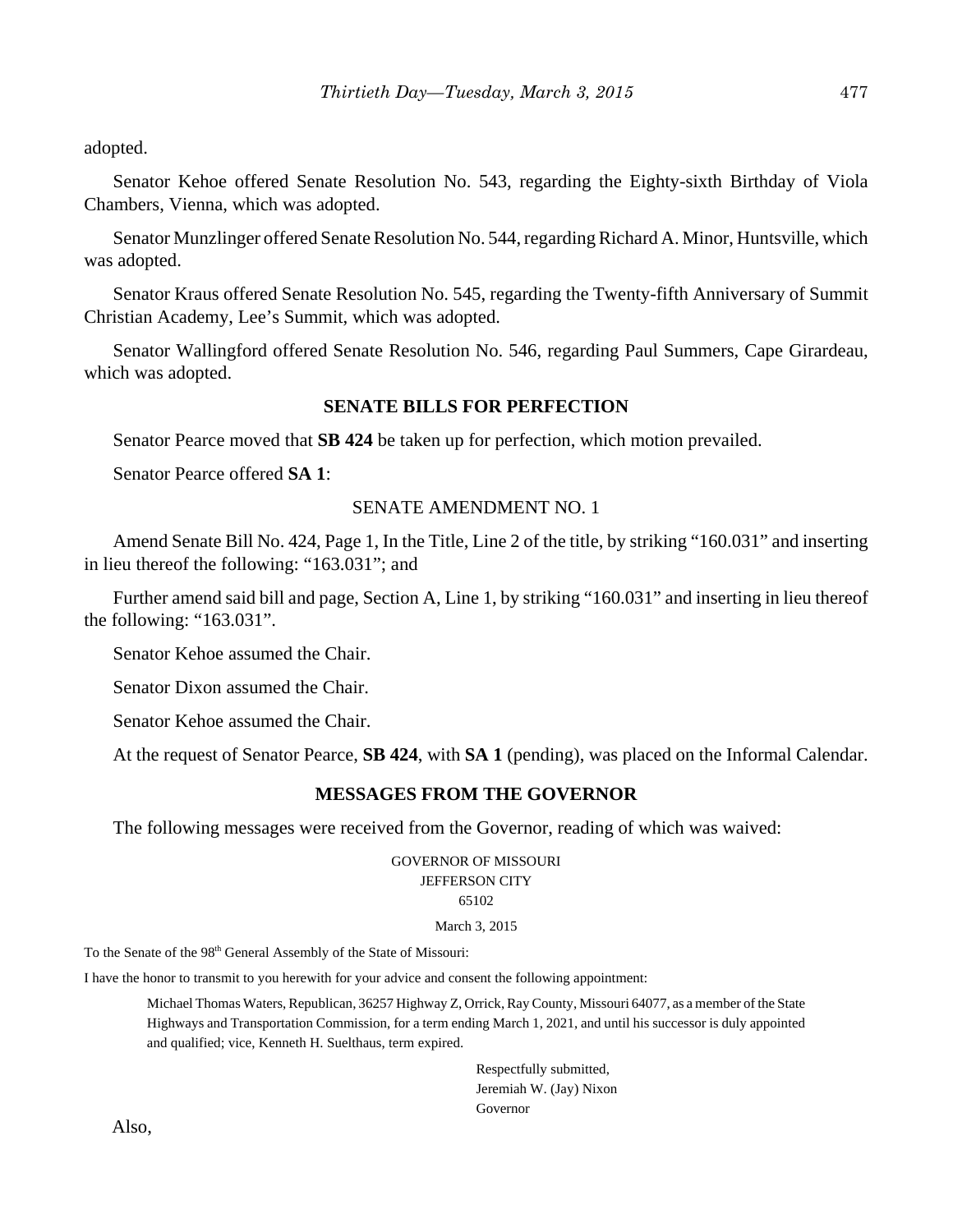## GOVERNOR OF MISSOURI JEFFERSON CITY 65102

March 3, 2015

To the Senate of the 98<sup>th</sup> General Assembly of the State of Missouri:

I have the honor to transmit to you herewith for your advice and consent the following appointment:

The following addendum should be made to the addendum to the appointment of Robert Hartnett as Chairman of the Missouri Board for Architects, Professional Engineers, Professional Land Surveyors, and Professional Landscape Architects, submitted to you on February 27, 2015. Line 5 should be amended to read:

Anderson, withdrawn.

Respectfully submitted, Jeremiah W. (Jay) Nixon Governor

President Pro Tem Dempsey referred the above appointment and addendum to the Committee on Gubernatorial Appointments.

#### **MESSAGES FROM THE HOUSE**

The following messages were received from the House of Representatives through its Chief Clerk:

Mr. President: I am instructed by the House of Representatives to inform the Senate that the House has taken up and passed **HB 41**, entitled:

An Act to repeal section 163.031 as enacted by house bill no. 1689, ninety-seventh general assembly, second regular session, and to enact in lieu thereof one new section relating to state aid for schools.

In which the concurrence of the Senate is respectfully requested.

Read 1st time.

Also,

Mr. President: I am instructed by the House of Representatives to inform the Senate that the House has taken up and passed **HB 179**, entitled:

An Act to repeal section 302.188, RSMo, and to enact in lieu thereof one new section relating to veteran designation on driver's licenses.

In which the concurrence of the Senate is respectfully requested.

Read 1st time.

Also,

Mr. President: I am instructed by the House of Representatives to inform the Senate that the House has taken up and passed **HB 533**, entitled:

An Act to repeal section 115.361, RSMo, and to enact in lieu thereof one new section relating to candidate filing deadlines.

In which the concurrence of the Senate is respectfully requested.

Read 1st time.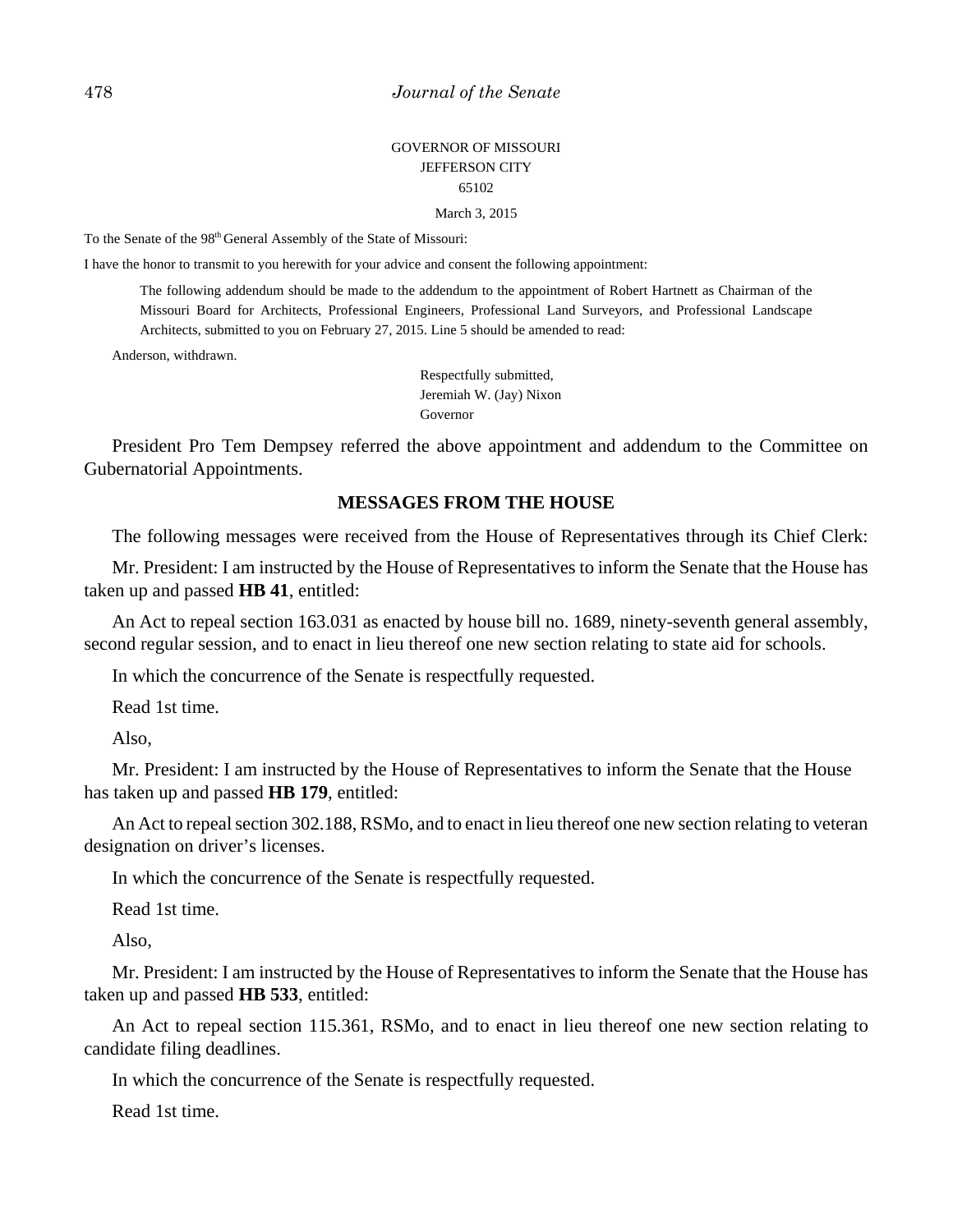Also,

Mr. President: I am instructed by the House of Representatives to inform the Senate that the House has taken up and passed **HCS** for **HB 388**, entitled:

An Act to repeal sections 301.010 and 304.180, RSMo, and to enact in lieu thereof two new sections relating to weight limitations for vehicles hauling livestock and agricultural products.

In which the concurrence of the Senate is respectfully requested.

Read 1st time.

## **COMMUNICATIONS**

President Pro Tem Dempsey submitted the following:

March 3, 2015

Adriane Crouse Secretary of the Senate State Capitol, Room 325 Jefferson City, MO 65101

Dear Ms. Crouse,

Please be advised that I am appointing Senator Wayne Wallingford to the Joint Committee on Public Employee Retirement. Please don't hesitate to contact my office if you have any questions.

 Sincerely, Tom Dempoy

# **INTRODUCTIONS OF GUESTS**

Senator Emery introduced to the Senate, Paulette Matthews, and her daughters Mackenzie, Ellie, Holly and Jubilee, Cass County; and Holly and Jubilee were made honorary pages.

On motion of Senator Richard, the Senate adjourned until 4:00 p.m., Wednesday, March 4, 2015.

# SENATE CALENDAR \_\_\_\_\_\_

# THIRTY-FIRST DAY–WEDNESDAY, MARCH 4, 2015  $\overline{\phantom{a}}$

## FORMAL CALENDAR

## SECOND READING OF SENATE BILLS

SB 461-Wieland SB 462-Schaefer SB 463-Dixon

SB 464-Dixon SB 465-Schmitt SB 466-Schmitt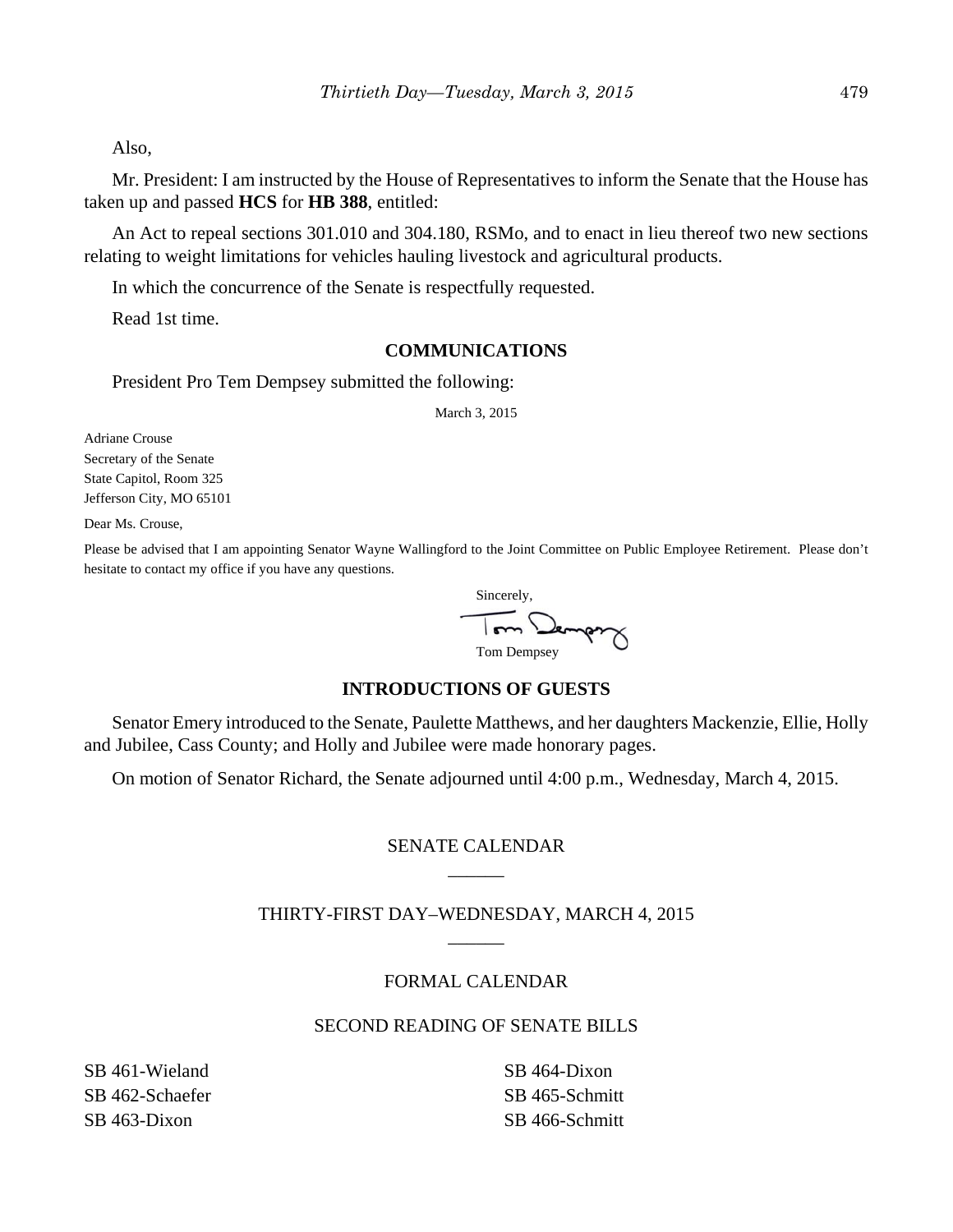SB 467-Sifton SB 468-Sifton SB 469-Munzlinger SB 470-Parson SB 471-Schaaf SB 472-Schaaf SB 473-Schaaf SB 474-Wallingford SB 475-Dempsey SB 476-Kehoe SB 477-Wallingford SB 478-Onder SB 479-Onder SB 480-Onder SB 481-Onder SB 482-Schupp SB 483-Silvey SB 484-Wieland SB 485-Wieland SB 486-Sifton SB 487-Richard SB 488-Cunningham SB 489-Cunningham SB 490-LeVota SB 491-Schatz SB 492-Schatz SB 493-Brown SB 494-LeVota SB 495-Hegeman SB 496-Hegeman SB 497-Hegeman SB 498-Wasson SB 499-Wasson SB 500-Riddle SB 501-Riddle SB 502-Schmitt SB 503-Wieland SB 504-Wieland SB 505-Wieland SB 506-Riddle SB 507-Silvey

SB 508-Holsman and Riddle SB 509-Holsman SB 510-Holsman SB 511-Schaaf SB 512-Schaaf SB 513-Parson SB 514-Parson SB 515-Sater SB 516-Sifton SB 517-Wasson SB 518-Wallingford SB 519-Richard, et al SB 520-Kehoe SB 521-Kehoe SB 522-Kehoe SB 523-Kraus SB 524-Cunningham SB 525-Brown SB 526-Riddle SB 527-Keaveny SB 528-Sater SB 529-Onder SB 530-Onder SB 531-Emery SB 532-Riddle SB 533-Riddle SB 534-Schaaf SB 535-Schaaf SB 536-Schaaf SB 537-Schaaf SB 538-Schaaf SB 539-Brown SB 540-Libla SB 541-Pearce SB 542-Sater SB 543-Schupp SB 544-Schaefer SB 545-Schaefer SB 546-Schaefer SB 547-Riddle SB 548-Sifton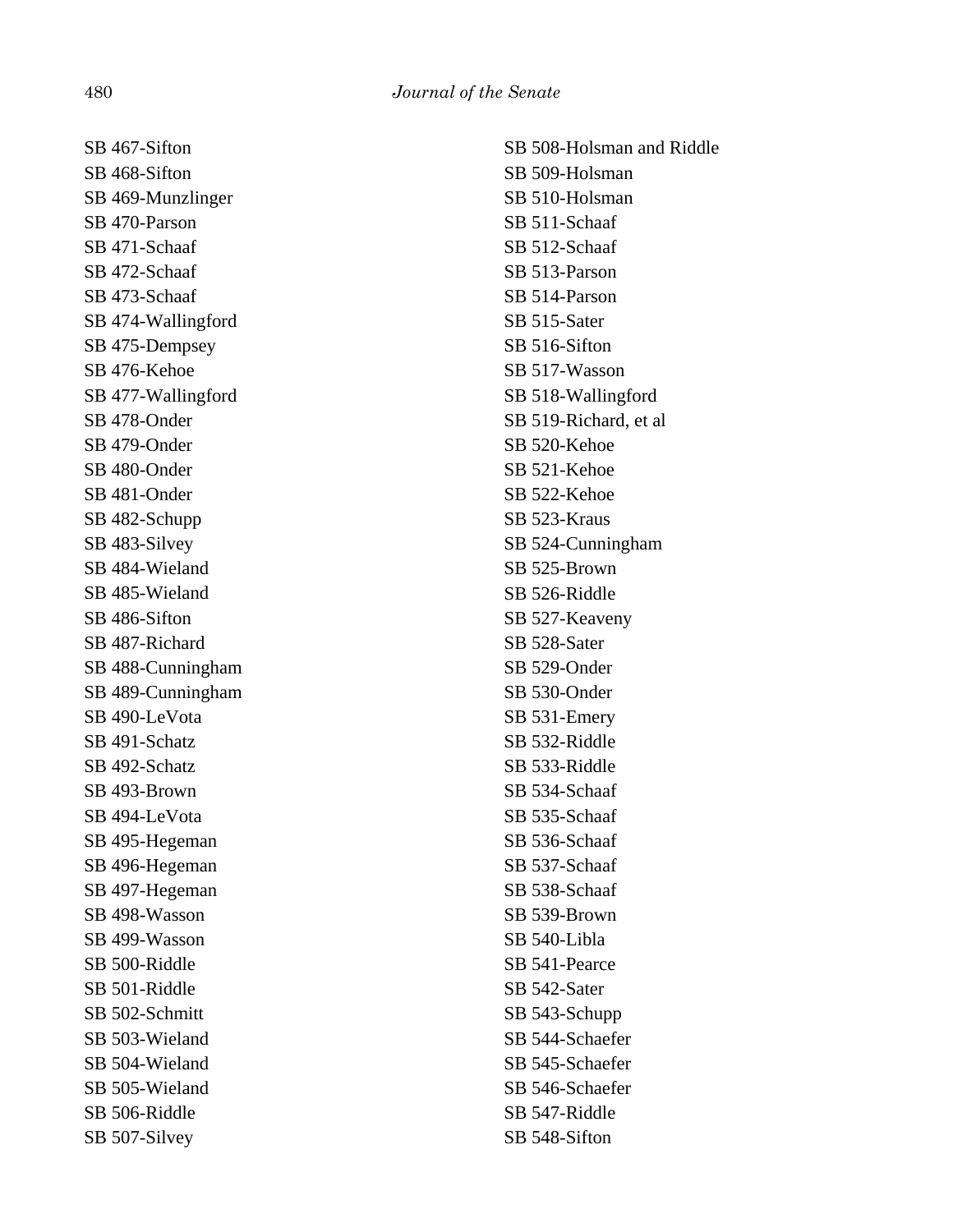SB 549-Onder SB 550-Dixon SB 551-Hegeman SB 552-Munzlinger SB 553-Munzlinger SB 554-Munzlinger SB 555-Emery SB 556-Pearce SB 557-LeVota SB 558-Brown SB 559-Chappelle-Nadal, et al SB 560-Chappelle-Nadal

SB 561-Wasson SB 562-Wieland SB 563-Wieland SB 564-Kehoe SB 565-Wallingford SB 566-Silvey SB 567-Chappelle-Nadal, et al SB 568-Munzlinger SJR 13-Schaaf SJR 14-Dixon SJR 15-Cunningham

#### HOUSE BILLS ON SECOND READING

HB 30-Dugger HB 92-Miller HB 125-Black HB 185-Love HB 190-Swan HCS for HB 42 HCS for HB 130 HCS for HB 50 HB 32-Hoskins

HCS for HB 141 HB 29-Dugger HB 100-Gosen HB 233-Franklin HCS for HB 16 HB 41-Wood HB 179-Chipman HB 533-Dugger HCS for HB 388

#### THIRD READING OF SENATE BILLS

SCS for SB 19-Kraus (In Fiscal Oversight) SCS for SB 131-Parson SS for SCS for SB 122-Walsh (In Fiscal Oversight)

SCS for SBs 1, 22, 49 & 70-Pearce (In Fiscal Oversight)

#### SENATE BILLS FOR PERFECTION

 1. SB 245-Hegeman, with SCS 2. SB 283-Kehoe 3. SB 59-Dixon 4. SB 107-Sater, with SCS

 5. SB 67-Cunningham, with SCS 6. SB 227-Emery 7. SB 37-Romine, with SCS 8. SB 233-Kehoe, with SCS